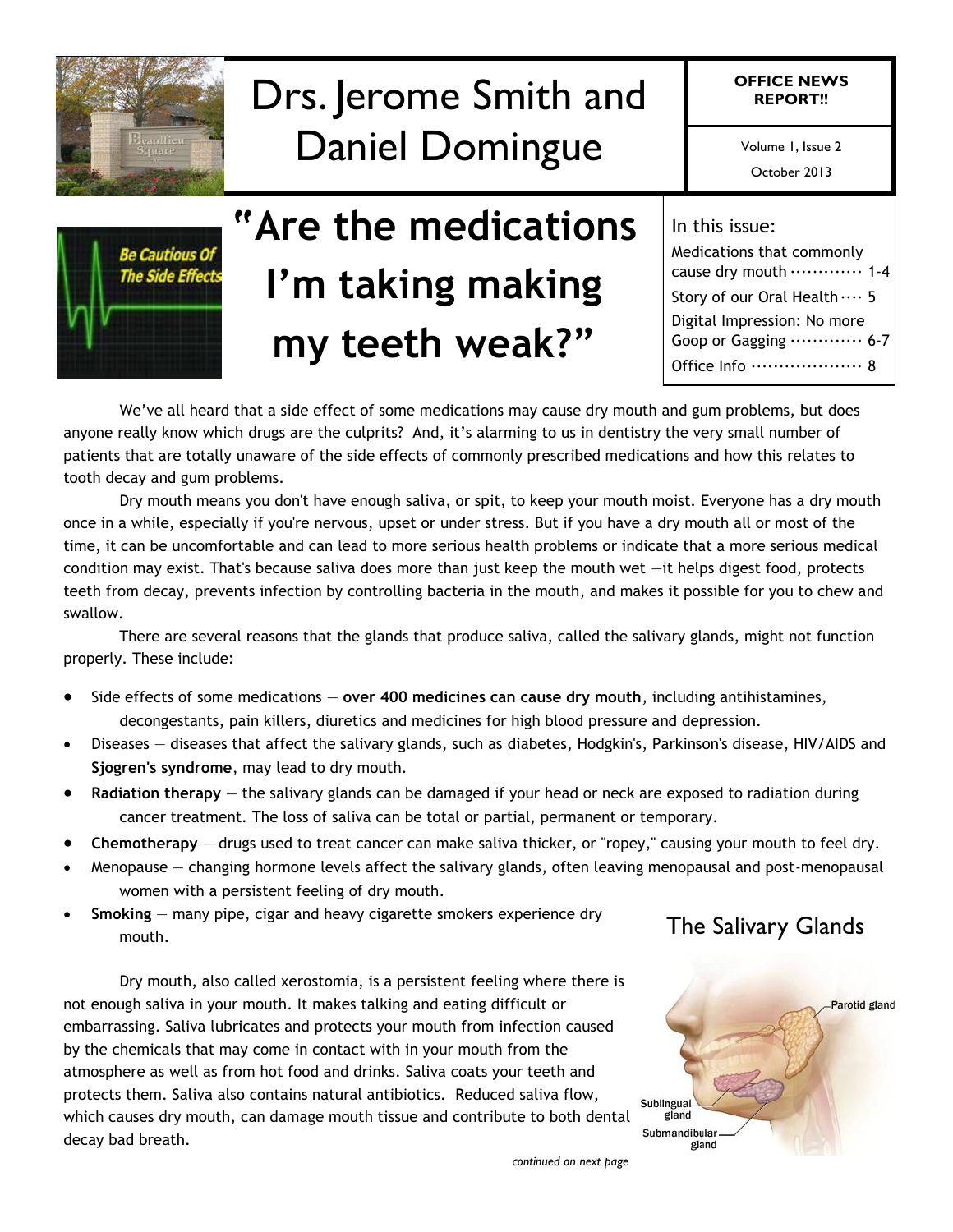Volume 1, Issue 2 Page 2 Drs. Jerome Smith and Daniel Domingue ~ Volume 1, Issue 2

### **Antidepressants**

Antidepressants can cause dry mouth because they inhibit the molecules that activate the salivary glands. A particular type of antidepressant  $-$  the selective serotonin reuptake inhibitors (SSRIs),  $-$  can also make the mouth more prone to bleeding. This is because they affect levels of platelets, the cells which help the blood.



Are you in Pain?

**Taking** 



### **Decongestants**

Decongestants work by drying up the excessive production of mucus or catarrh usually associated with cold symptoms. The body produces more mucus than normal to try and 'flush out' invading micro-organisms. Remember though, changes in temperature and humidity can also cause some nasal congestion.

### **Analgesic (pain medications)**



We see a number of patients that suffer with chronic pain. Some cases of chronic pain can be traced to a specific injury that has long since healed -- for example, an injury, a

serious infection, or even a surgical incision. Other cases have no apparent cause -- no prior injury and an absence of underlying tissue damage. However, many cases of chronic pain are related to these conditions:

Low back pain, neck pain, TMJ Dysfunction, Arthritis, especially osteoarthritis, Headache, Multiple sclerosis, Fibromyalgia, Shingles, Nerve damage (neuropathy), and

the list goes on and on. We find that the vast majority of patients that take narcotics on a daily basis for pain management have chronic dry mouth.

**Painkillers?** 

Often, these pain relievers are combined with acetaminophen (Tylenol). They include Tylenol with Codeine, Lorcet, Lortab, Vicodin (hydrocodone), Methadone, Ultram, Morphine, OxyContin, Roxicodone, Percodan and Percocet.

### **Attention Deficit Disorders**

Among the most controversial subjects in modern medicine has to do with the treatment of ADD, ADHD and other attention deficit disorders. Inattention, hyperactivity, and impulsivity in children, adolescents as well as adults. The most commonly prescribed drug for treatment of this condition is Adderall. Adderall contains a combination of amphetamine and dextroamphetamine. Both these medicines are central nervous system stimulants that affect chemicals in the brain and nerves that contribute to hyperactivity and impulse control.

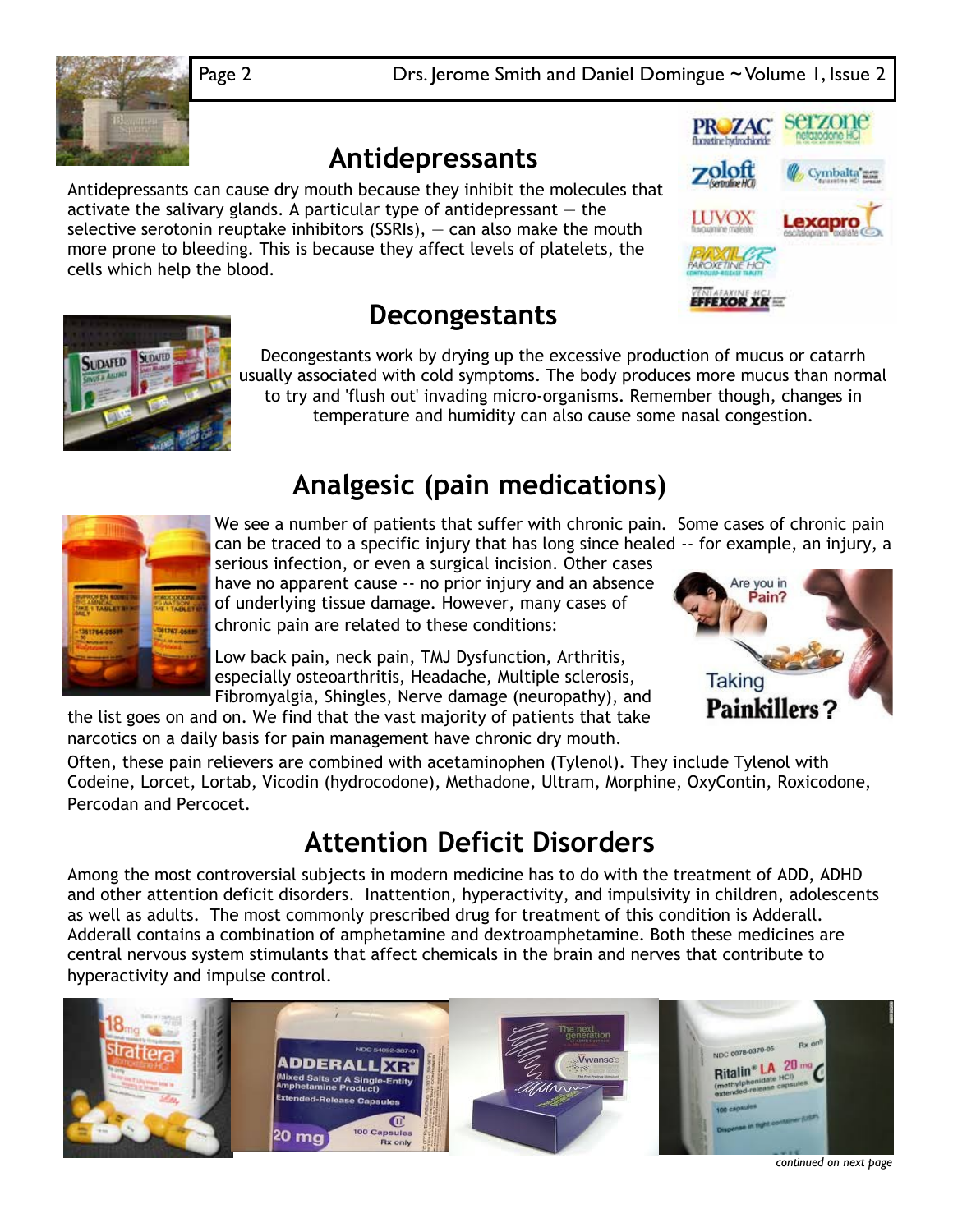### **Contraceptive Pills**

Some progesterone-only birth-control pills can lead to bleeding and inflammation of the gums. Gum disease is caused by a build-up of plaque, a sticky substance that contains bacteria. Plaque releases acids that damage tooth enamel and attack the gums, causing inflammation. Regular acid assaults on enamel can also lead to holes in teeth (cavities). The inflammation may be greater for women on birth

control pills. 'One reason is that they increase levels of hormones such as progesterone, much in the same way as pregnancy does. It is thought these hormones cause an exaggerated reaction to dental plaque, triggering inflammation. 'This is also why pregnant women may have inflamed gums that bleed when brushed.' 'This is also why pregnant women may have inflamed gums that bleed when brushed.' Changing to a Pill with a lower concentration of progesterone may help and while there is no treatment for the inflammation, good dental care will minimise it. 'It may also be useful to use antiseptic mouthwash that will help to prevent plaque forming.'



### **Blood Pressure Pills**

Among the drugs known to cause this oral side effect are alpha blockers, beta blockers, calcium channel blockers and diuretics.

**Alpha blockers** can include: Doxazosin (Cardura), Prazosin (Minipress),Terazosin (Hytrin),Tamsulosin (Flomax) and Alfuzosin (Uroxatral).

Commonly proscribed **beta blockers** are: Acebutolol (Sectral),Atenolol (Tenormin),Bisoprolol (Zebeta), Carvedilol (Coreg), Metoprolol (Lopressor, Toprol XL), Nadolol (Corgard), Nebivolol (Bystolic) and Propranolol (Inderal LA) .

**Calcium channel blockers** commonly used are: Amlodipine (Norvasc), Diltiazem (Cardizem LA, Dilacor XR, Tiazac), Felodipine (Plendil), Isradipine (DynaCirc CR), Nicardipine (Cardene, Cardene SR), Nifedipine (Procardia, Procardia XL, Adalat CC), Nisoldipine (Sular), and Verapamil (Calan Verelan, Covera-HS).

**Calcium** channel blockers can cause the gums to overgrow, which can be uncomfortable, unsightly and can make it difficult to clean teeth properly. This can, in turn, lead to inflammation of the gums (gingivitis),

which if not treated can affect tooth-supporting tissues and lead to tooth loss. It happens over a period of three months or so in varying degrees. The problem itself won't go away unless there is a change of medication. If you can't do this, it's vital to be fastidious about oral hygiene. You may need guidance from your dentist or hygienist about the best way to clean your teeth, depending on the level of growth. Blood pressure tablets can also cause what is known as a lichenoid drug eruption. This is where, as a reaction to the medication, the lining of the mouth becomes sensitive, leading to little white ulcers developing in the cheeks and lips.



*continued on next page*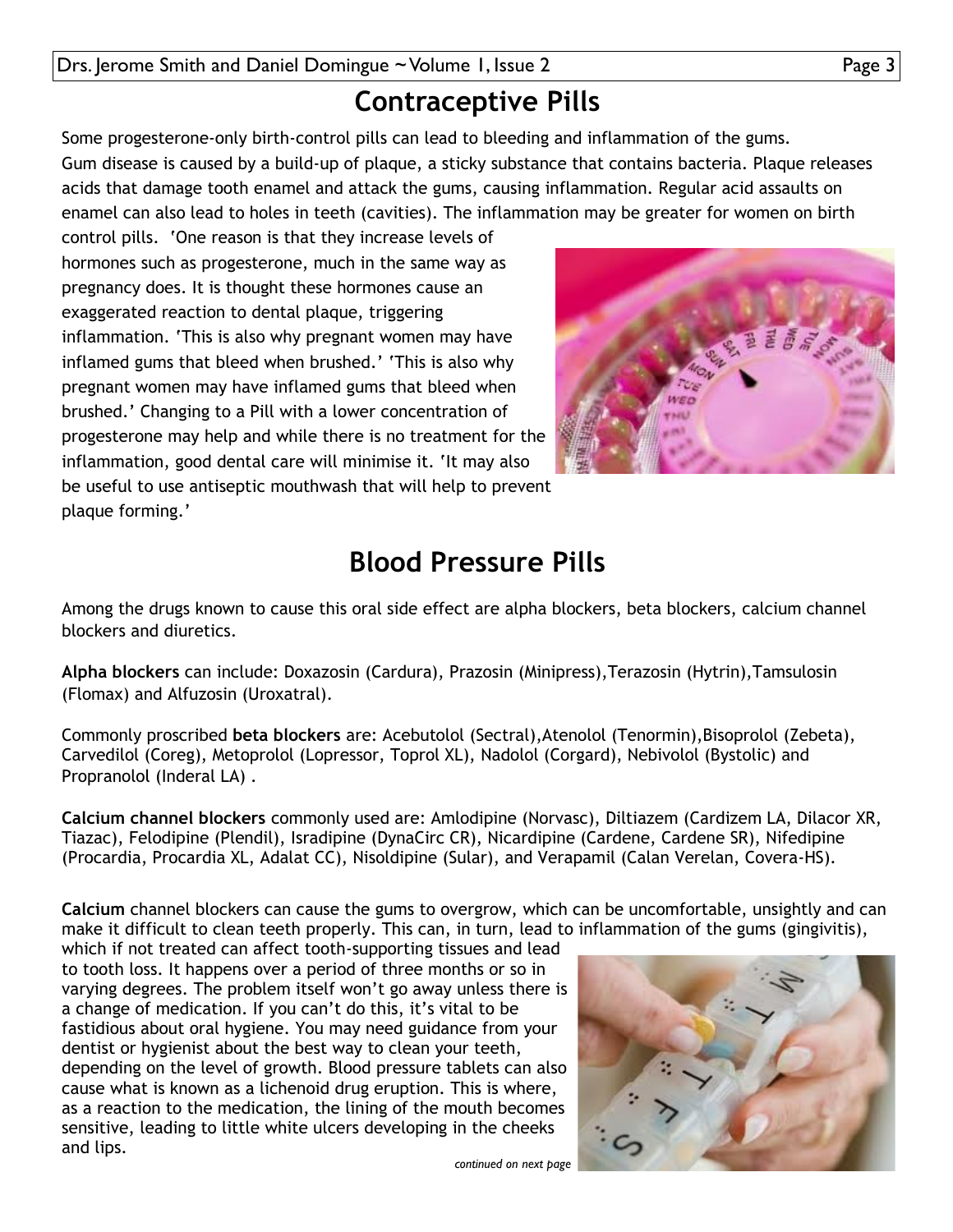Page 4 **Drs. Jerome Smith and Daniel Domingue ~ Volume 1, Issue 2** 



While Adderall is also used in the treatment of Narcolespy as well, it has become a widely abused adjunct for students to help keep them "alert and awake" while studying. The incidence of dental problems related to the intake of these drugs is nothing short of alarming! Our country has come down pretty hard on athletes using banned substances to enhance their performance on the field—how about students using controlled substances to enhance their performance in the classroom using these types of stimulants that were not prescribed for them? And, it can cause a very rapid and aggressive destruction of their dentitions as a result of dry mouth.

### **Diruetics**

Diuretics are drugs which cause the kidneys to reduce the amount of sodium (salt) in the body, which causes the body to reduce the amount of water in your blood. This loss of blood plasma volume is thought to cause a drop in the output of the salivary glands, thus causing xerostomia.



By reducing the volume of fluid in the bloodstream, diuretics reduce both blood pressure and cardiac output. This reduction is cardiac output is believed to cause a corresponding reduction in the activity of the salivary glands, reducing salivary production.

Finally, diuretics will change the concentrations of cytosolic calcium, sodium and hydrogen in smooth-cell muscles. This is believed to lower the output of the salivary glands, again causing dry-mouth syndrome.

Diuretics can include combinations of: Chlorothiazide (Diuril), Hydrochlorothiazide,Metolazone (Zaroxolyn),Bumetanide (Bumex),Ethacrynic acid (Edecrin), Furosemide (Lasix), Torsemide (Demadex), Amiloride, Triamterene (Dyrenium), Eplerenone (Inspra) and Spironolactone (Aldactone).

*Based on discussions that we've had with many patients about "dry mouth", it is apparent that the vast majority of patients have no idea of the implications of this side effect from their OTC or prescribed medications on their teeth specificially with regard to elevated rates of decay and problems associated with this such as abscesses, tooth loss, etc.* 

*If you are experiencing dental problems related to dry mouth and would like to discuss this with us, please be sure to mention this at your next dental visit.*

| Question                                                                                               |
|--------------------------------------------------------------------------------------------------------|
| 1. Does your mouth feel dry at night or on awakening?                                                  |
| 2. Does your mouth feel dry at other times during the<br>day?                                          |
| 3. Do you keep a glass of water by your bed?                                                           |
| 4. Does your mouth feel dry when eating a meal?                                                        |
| 5. Do you sip liquids to aid in swallowing dry foods.                                                  |
| 6. Do you have difficulties swallowing any foods?                                                      |
| 7. Do you chew gum daily to relieve oral dryness?                                                      |
| 8. Do you use hard candies or mints daily to relieve oral<br>dryness?                                  |
| 9. Does the amount of saliva in your mouth seem to be<br>too little, too much, or you don't notice it? |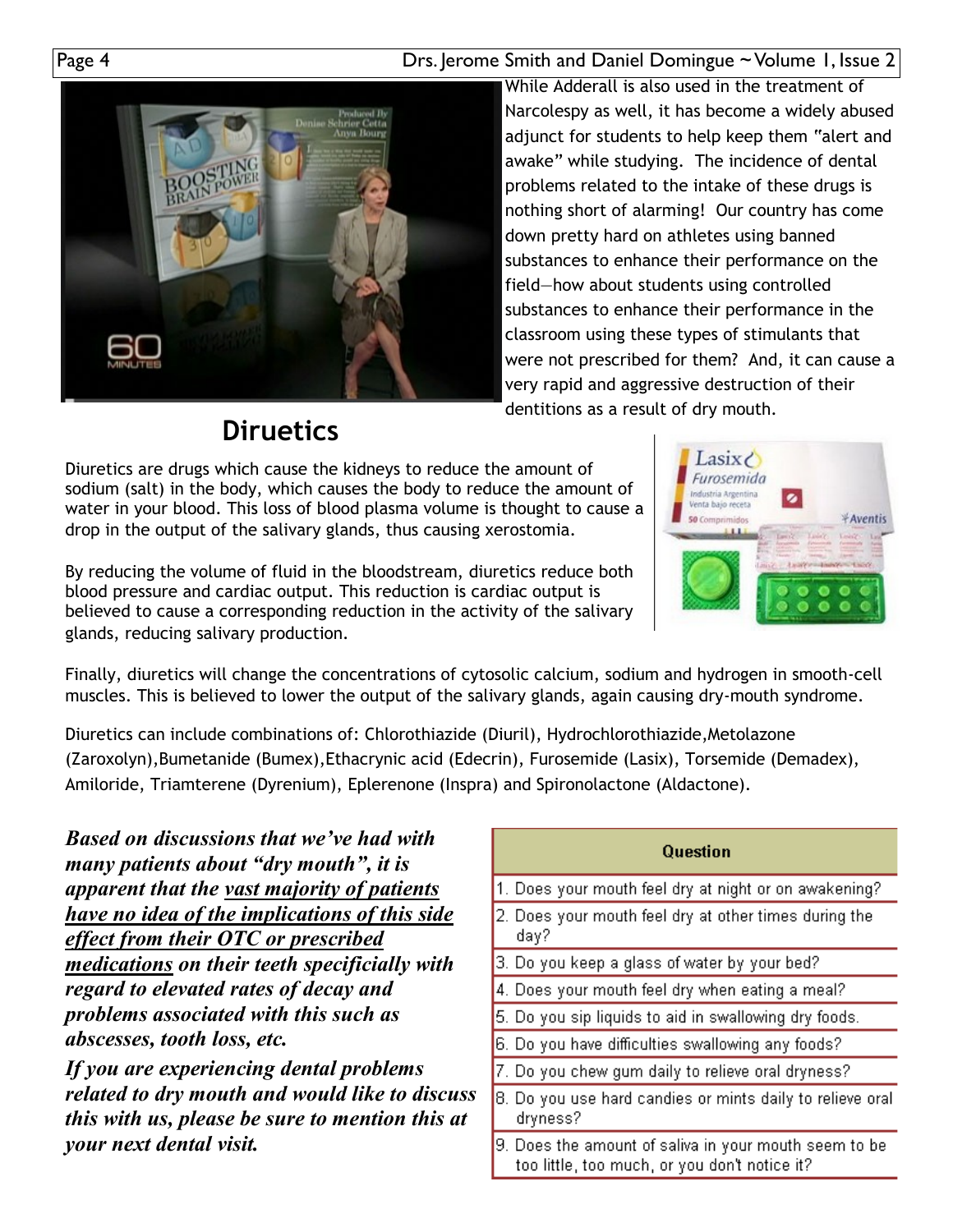### Drs. Jerome Smith and Daniel Domingue ~ Volume 1, Issue 2 Page 5

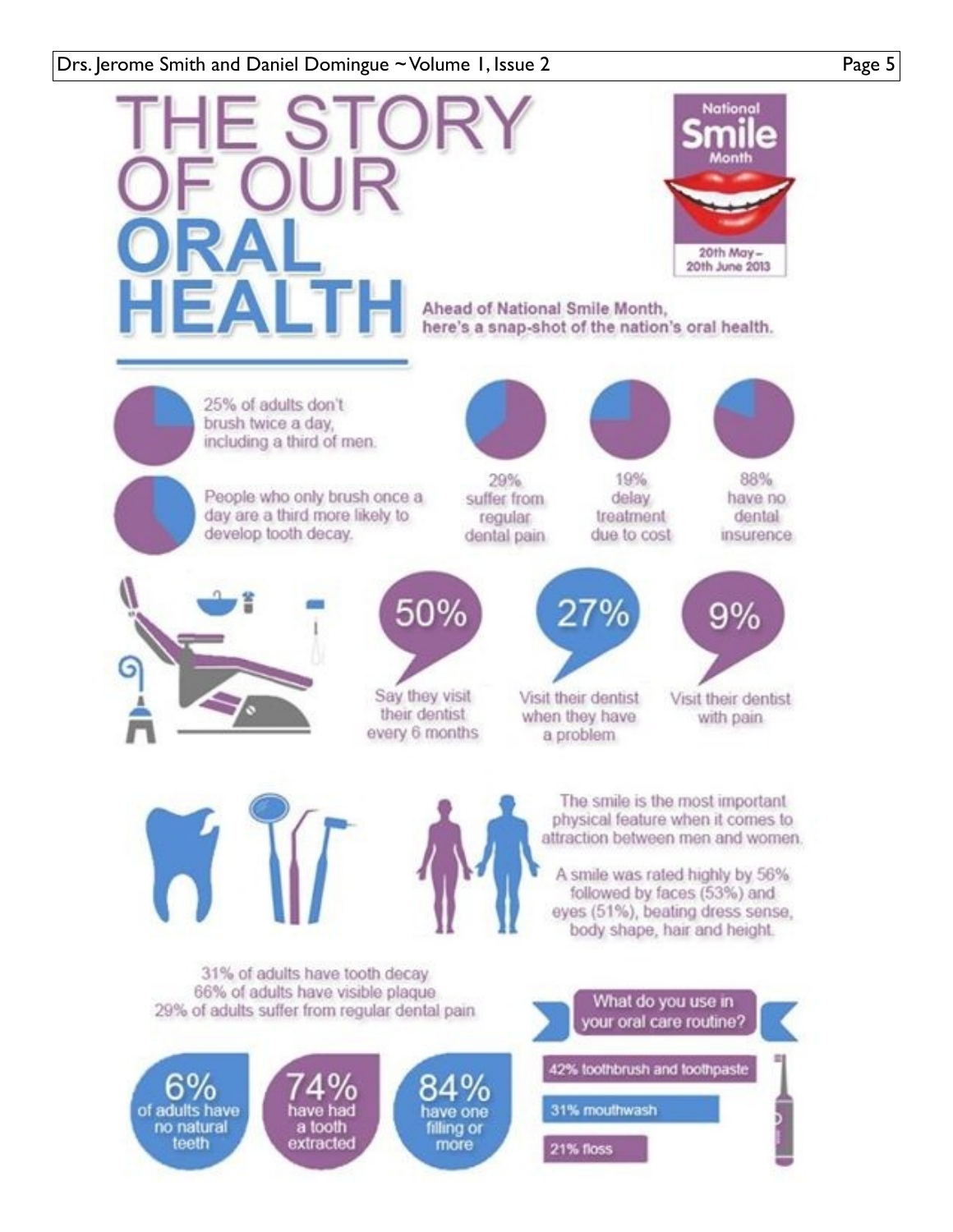

### **Digital Impressions…. No more Goop or Gagging**

For decades dentists have used the same technique to take impression of patients teeth to make all sorts of different appliances for patients. Most patients, like yourself, probably have had this done to them once or twice before. Recently, a team of computer engineers in Germany developed a newly licensed software that is able to take pictures of a patients teeth with a tiny intra oral camera. The software is able to piece the images together within seconds and the Dentist or Dental Assistant can see it on a computer screen in real time!

After the digital impressions are taken they can be instantly emailed to the laboratory (usually takes 5 minutes because it's a large file) and the dental lab is able to instantly start making a custom implant abutment or a crown for the patient with there computer software!



## Dental Laboratory Computer



## Trios 3 Shape Imaging Machine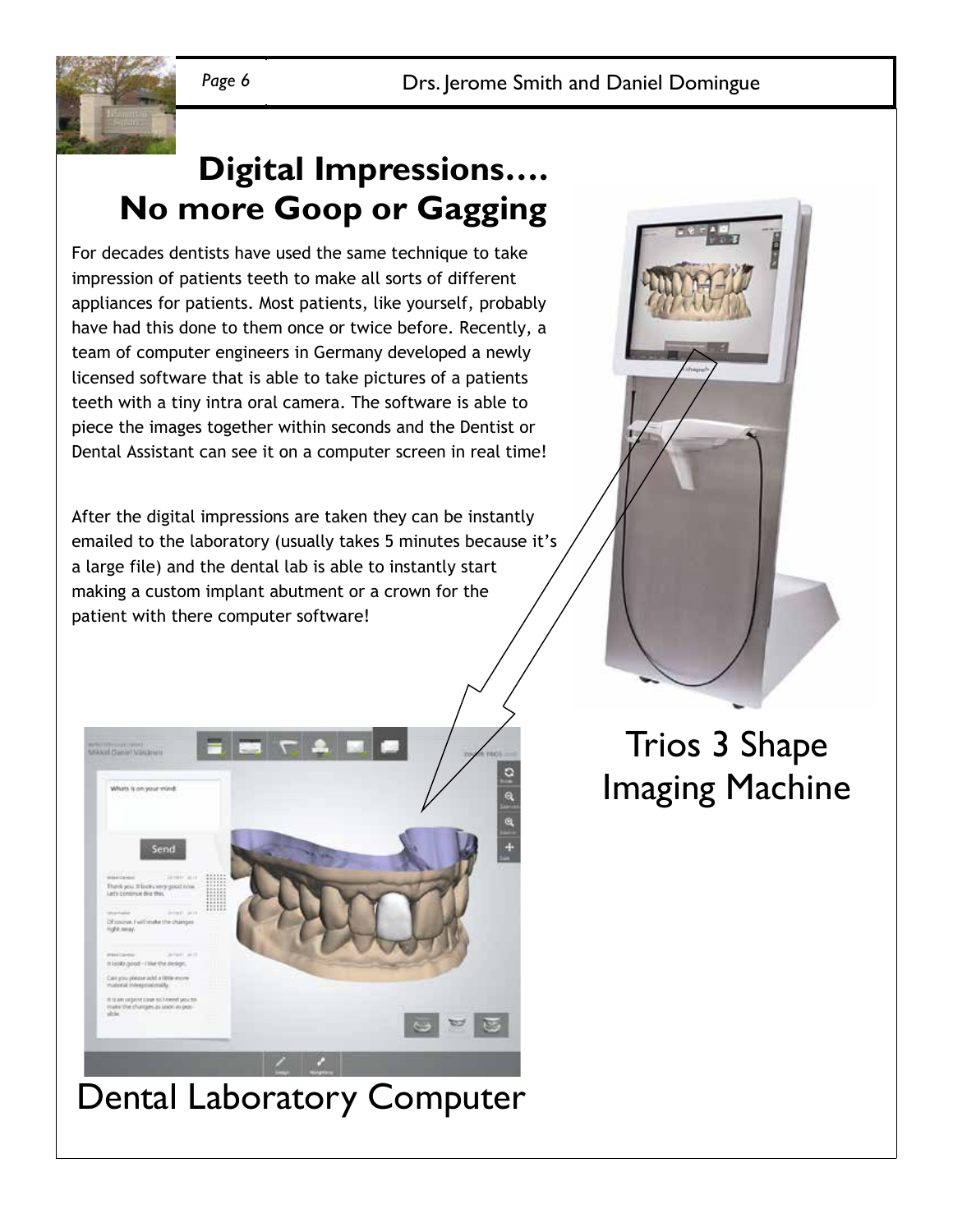

This is a patient that needs 4 crowns in the front. (See image above) The dentist is able to view the teeth on a 3D digital model on a computer in their office while the case is sitting in a lab in another city or state. So before your dentist gets this in the mail, he know exactly what the final result should look like.

And patients that hate getting goop in there mouth or patients that have a terrible gag reflex...Problem solved!